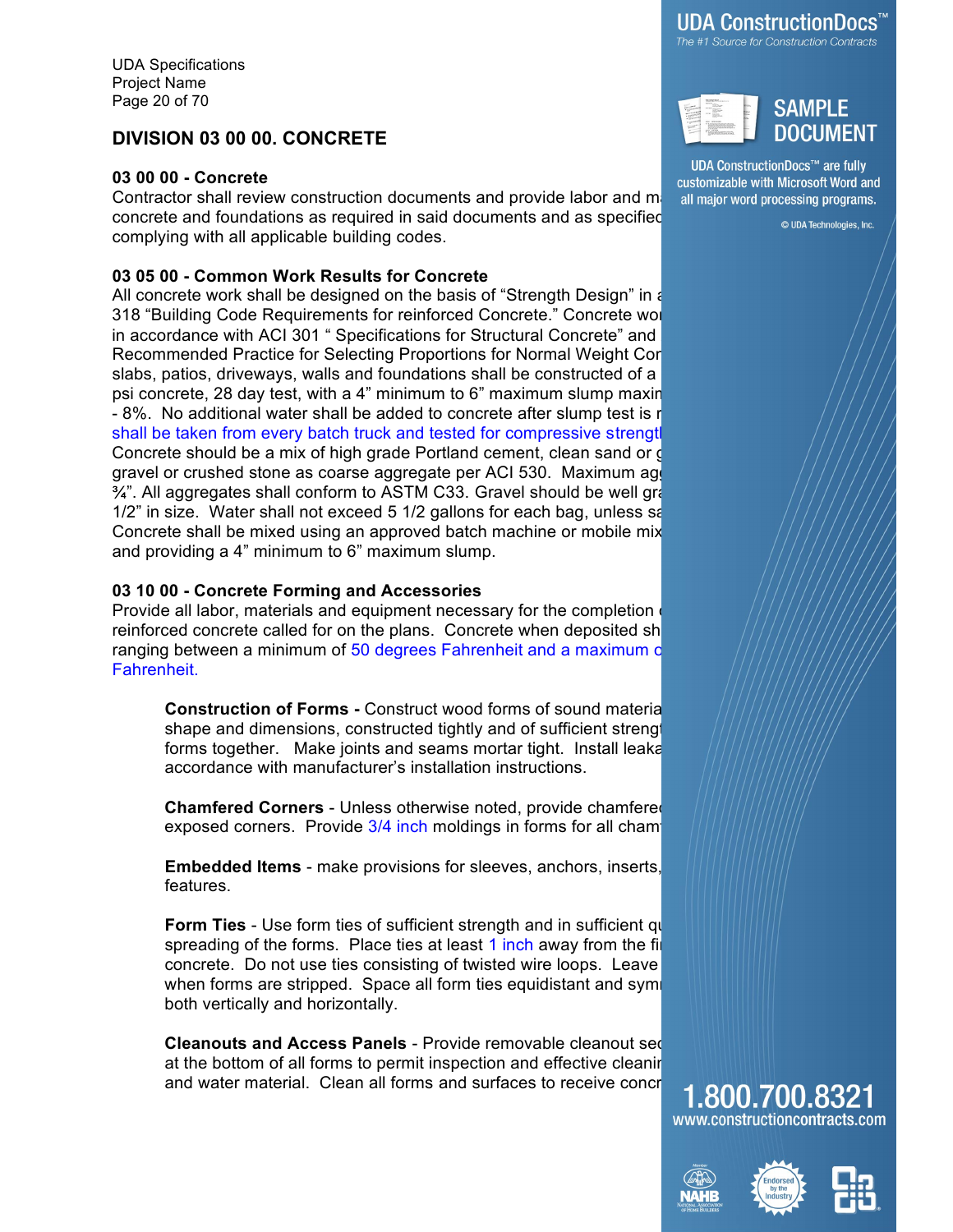UDA Specifications Project Name Page 21 of 70

> sawdust, and other debris and thoroughly blow out with compressed and **DOCUMENT** concrete is placed.

#### **03 15 13 - Concrete Accessories**

Provide 1/2" thick by 4" wide bituminous expansion joint material at all surface the surface of  $\frac{1}{2}$  where slabs and surface throughles, Inc. adjoin raised slab, crawlspace or basement stem-wall CMU or poured for

## **03 21 00 - Reinforcing Steel**

Reinforcing steel (rebar) shall be minimum ASTM A615, grade 40. All rein shall be as follows: #5 bars 25" minimum, #7 bars 35" minimum. All rebar shall be located  $3$ " clear from bottom and side of footing and  $2$ " clear fron rebar (reinforcing steel) 4'-0" on center (OC). All reinforcement splices sh with ACI 318 for "Strength Design." All reinforcement steel shall be accur supported, and firmly tied in place with bar supports and spacers in accordance with ACI 30101 30101 30101 301 and ACI 318.

## **03 22 00 - Welded Wire Fabric Reinforcing**

Welded wire fabric shall conform to ASTM A105 and be located in the ce Install at slab on grade conditions.

## **03 30 00 - Footings**

Center all footings on walls, piers, or columns above unless otherwise no rest on undisturbed virgin soil with minimum soil bearing allowable of  $250$ percent compaction, or 3/4" stone compacted in 12" lifts to 95 percent de Footings at building perimeter shall be a minimum of  $12"$  below frost line with local building officials for frost line level) constructed of 3000 psi con rebar (reinforcing steel) continuous through footers. Provide #5 rebar (rei bars at all corners and intersections of footers, beams and walls. Each s 0", with a 90 degree bend. Footers shall bear on undisturbed soil and ke water. Underneath load-bearing walls and interior or exterior column foot within a 1' radius to 12"thick.

#### **03 30 01 - Slab Foundations**

Concrete floor slabs shall be constructed of 3000 psi concrete, 4" thick re  $6"$  x  $6"$  welded-wire mesh continuous and rebar (reinforcing steel) as per over well-compacted granular fill compacted in 12 inch lifts to 95 percent T-180 Proctor, and a 4 or 6 mil vapor barrier. Construction or control join slabs on grade so that the maximum area between joints shall be  $400$  sq. that area is not more than twice the width. Provide smooth steel trowel fi areas and garage surfaces. Provide broom finish texture for all exterior s patio or porch slabs away from building at 1/4" of drop in elevation for every garage slab, provide positive drainage and taper lip at garage/overhead or

## **03 30 02 - Poured Concrete Basement Walls**

Poured walls shall be constructed of 3000 psi concrete with #5 rebar (rein 12" on center (OC) placed in a vertical grid. Thickness of walls shall be a 8'-0"high, 10"thick for 9'-0"high, 12"thick for 10'-0"high. Patch all voids an exceeding  $3/8$  inch in any direction. Provide appropriate waterproofing s exterior perimeter and install drainage as specified by manufacturers rec $\sim\,1.800.700.8321$ 

UDA ConstructionDocs The #1 Source for Construction Contracts



# **SAMPLE**

**UDA ConstructionDocs™ are fully** customizable with Microsoft Word and all major word processing programs.





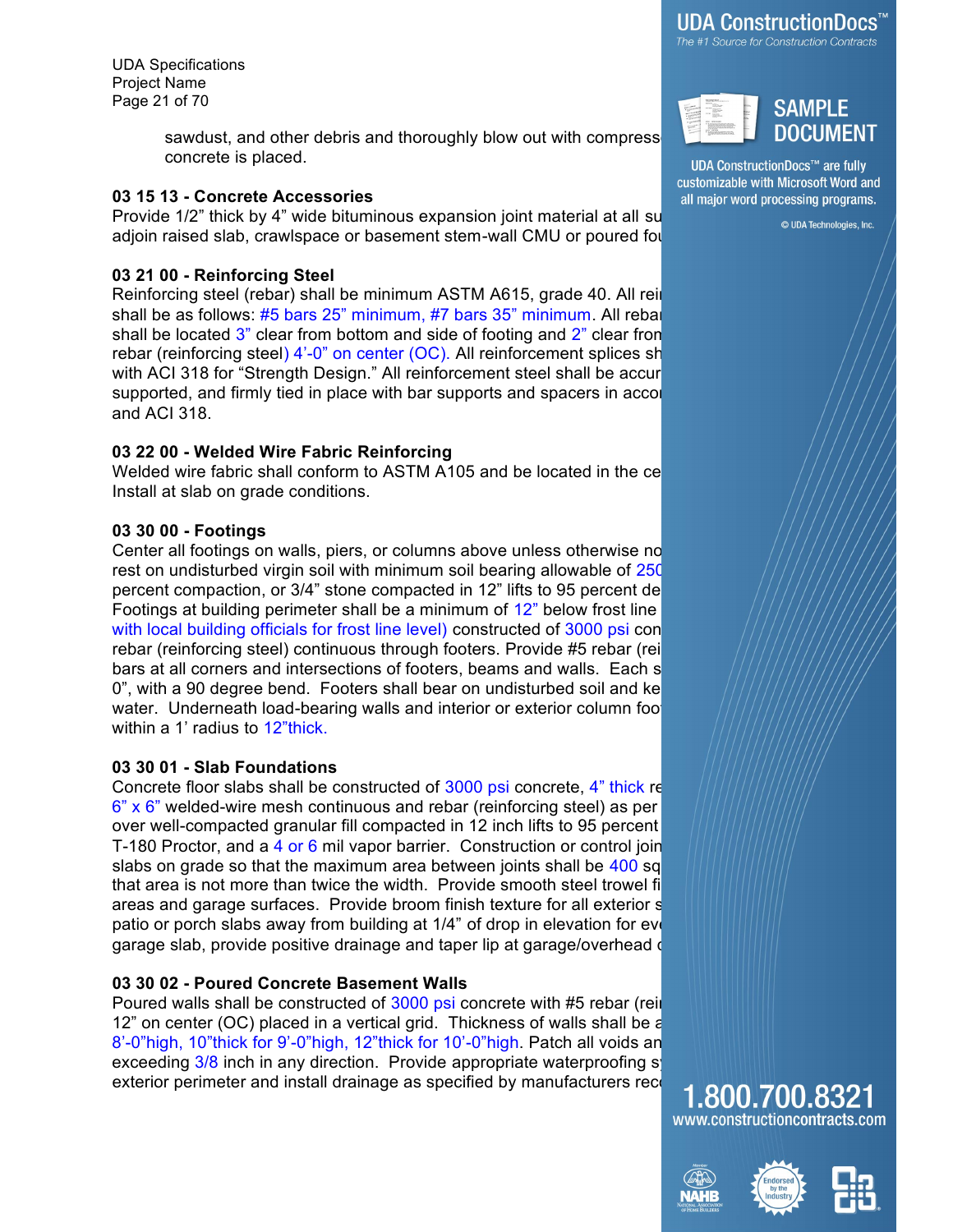UDA Specifications Project Name Page 22 of 70

## **03 35 00 - Concrete Finishing**

Repair of surface defects shall begin immediately after removal of form or puba construction Docs<sup>TM</sup> are fully foundation. Provide smooth steel trowel finish for all interior slab areas a customizable with Microsoft Word and Provide broom finish texture for all exterior slabs. Slope exterior patio or all major word processing programs. building at 1/4" of drop in elevation for every 1'-0" in distance. At garage slab and a positive positive positive positive positive positive. drainage and taper lip at garage/overhead door. Patch all voids and dep inch in any direction.

#### **03 40 00 - Precast Concrete**

Provide all labor, materials and equipment to provide concrete structures plans. Erect pre-cast concrete units and accurately install in place with ho than adequate for the loads. At completion, units shall be plumb, level are with angles and edges parallel with related building lines.

#### **03 50 00 - Cast Decks and Underlayment**

Install cementitious backer-board under ceramic tile, marble and stone fir edge as guide to score sheet's face with carbide tipped scoring knife and the score line. Large cutouts use a circular saw with carbide tipped blade.

**Floor Installation** - Install over interior wood or concrete sub-floor structurally sound. Ensure the sub-floor is not damaged. Replace damaged boards. Make certain sub-floor is clean and flat. Exterior hardwood sub-floor should be at least  $1\frac{1}{4}$ " thick (5/8" minimum) structurally solid, movement free foundation. In addition, the space should not exceed  $16"$  on center. In any case, the maximum allow deflection of your sub-floor may not exceed  $L/360$  of the span. St align with plywood joints. Never allow all four corners of sheets to Apply a dry set mortar or modified thinset to sub-floor per manufacturers recommendations. Fasten backer-board sheets with proper nails the entire surface. Keep the fasteners between  $3/8$ " and  $3/4$ " from from sheet corners. Provide expansion joints where required.

**Countertop Installation** - Ensure cabinets are level and secure. exterior grade plywood positioned across the wood cabinet. Spac supports is not to exceed 16" on center. So not align backer-boar Sheet ends and edges must be supported by perimeter framing.  $\beta$ or modified thinset to plywood per manufacturer's recommendatio board sheets with proper nails or screws every  $8$ " over the entire  $s$ fasteners between  $3/8$ " and  $3/4$ " from sheet edges and  $2$ " in from  $s$ expansion joints where required.

**Wall Installation** - Ensure framing is structurally sound. Nominal minimum 20 gauge metal studs must be straight properly aligned maximum of 16" on center. In tub and shower enclosures, ensure adequately reinforced at the corners. Sheets may be installed ver Score and snap sheets to required sizes and make necessary cut and edges must be supported by a structural framing member or  $\epsilon$ areas, install a moisture barrier (such as 15 lb. Felt) between stud Install sheets  $1/4$ " above floor, tub or shower pan. Fasten backer- $\frac{1}{1.800}$ ,  $700.832$ proper nails or screws every 8" over the entire surface. Keep the **fact of LOUU. AUU.OJLA** I

UDA ConstructionDocs The #1 Source for Construction Contracts







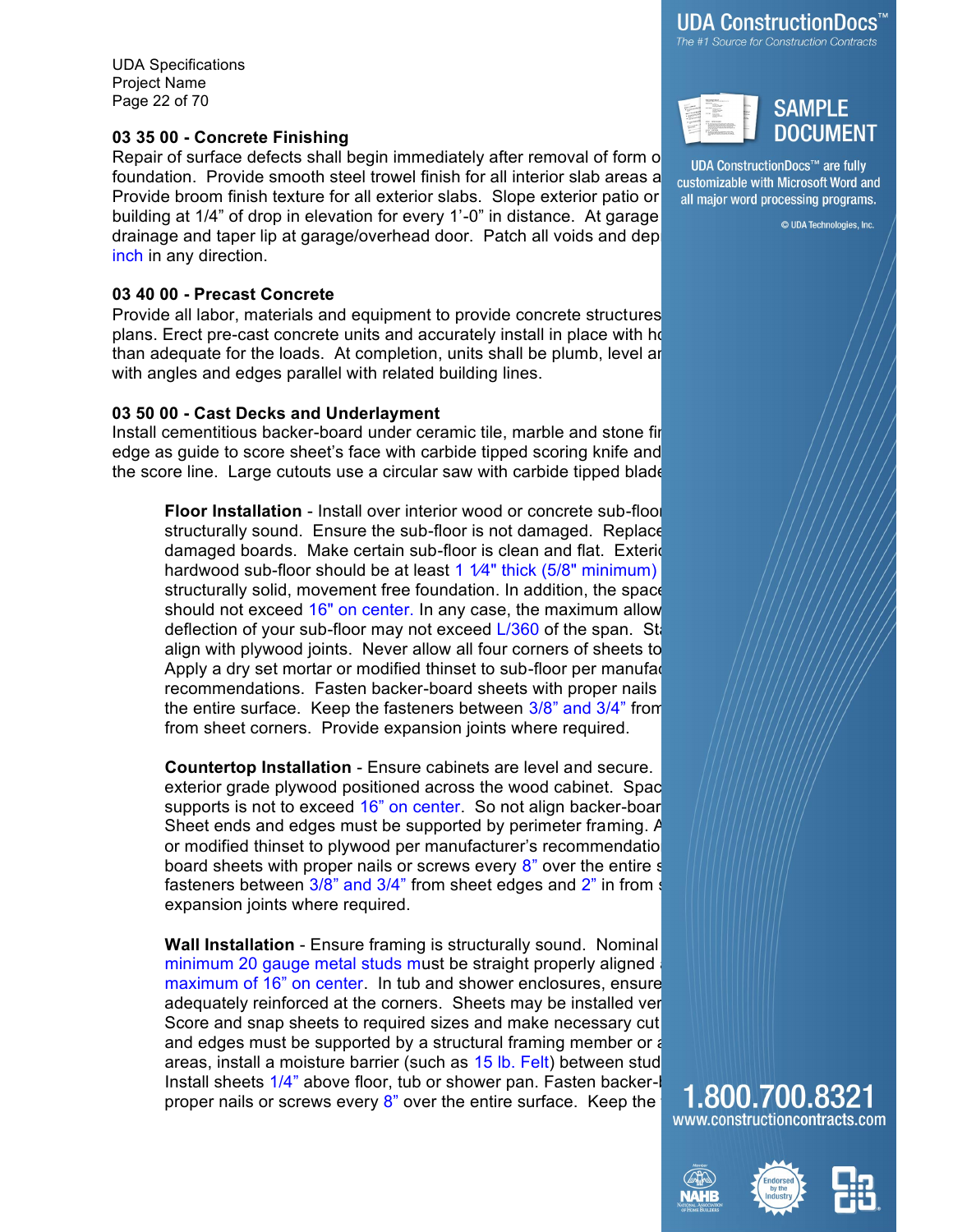UDA Specifications Project Name Page 23 of 70

> and 3/4" from sheet edges and 2" in from sheet corners. Set fastener heads in DOCUMENT the surface, without overdriving. Provide expansion joints where  $r_{\text{UDA ConstructionDocs}^m}$  are fully

#### **03 54 00 - Cast Underlayment**

Sub-floor shall be structurally sound. Clean sub-floor to remove mud, oil, and other construction of the SubATechnologies, Inc. contaminating factors before the installation of the underlayment. Fill cra quick setting patching or caulking material. Allow joints to continue at the Application shall not begin until the building is enclosed, including roof,  $w$ other fenestrations.

**Gypsum Underlayment** - Place gypsum cement a minimum 1 ind sound deadening pad. Spread and screed gypsum cement to a s Contractor shall provide continuous ventilation and adequate heat moisture from the area until the gypsum cement is dry. Contractor mechanical ventilation if necessary. Under the above conditions, cement 7-10 days is usually adequate drying time. To test for dry 24 inch (609 mm by 609 mm) section of plastic or high density rub of the underlayment. After 48-72 hours, if no condensation occurs shall be considered dry. Perform dryness test 5-7 days after pour

**Portland Cement Underlayment - Fill large cracks, holes and vo** underlayment placement. Contraction and control joints must be underlayment. Mark their location for later saw cutting. Mix primer manufacturers recommendations. Apply an even coat removing a porous surfaces may require a second coat of primer once the firs seal the floor. Allow primer to dry to touch completely. Keep prime protected from abrasion. Mix cementitious underlayment per mar recommendations. Spread out using gauged spreader tool set to spiked roller to disperse air bubbles. Repeat mixing and pouring u complete. Use smoother for touchups. To avoid low spots betwee leading edge of previous pour before initial set and spread.

#### **03 60 00 - Grouting**

Concrete surfaces to receive grout shall be prepared by removing defect grease and other foreign matter to achieve sound, clean concrete surface

**Grouting**- Mix up grout per manufacturers recommendations. Use to spread the grout over a workable section of tile. Push the grout joints to force it down into the gaps. Grout all the joints except tho expansion joints specifically along fixtures, between the floor and corners in between walls. Expansion joints will be sealed with cau process. Once the appropriate joints are packed with grout, scrap the surface of the tile with the grout float. Hold the float at a sharp diagonal strokes to keep from digging grout out of the joints. Clear with a damp sponge and a couple buckets of clean water. Wipe e surface of the tiles using a clean sponge in circular strokes. Once clean, make another pass parallel to the grout lines to shape the  $\mathsf{c}\,$ Smooth the joints down a little below the surface of the tile. Clean the remaining haze off the surface of the tile with a sponge or a soft rag. In 24 to 48 hours **and TTOUUTTOUTTI** www.constructioncontracts.com

The #1 Source for Construction Contracts

UDA ConstructionDocs



customizable with Microsoft Word and all major word processing programs.